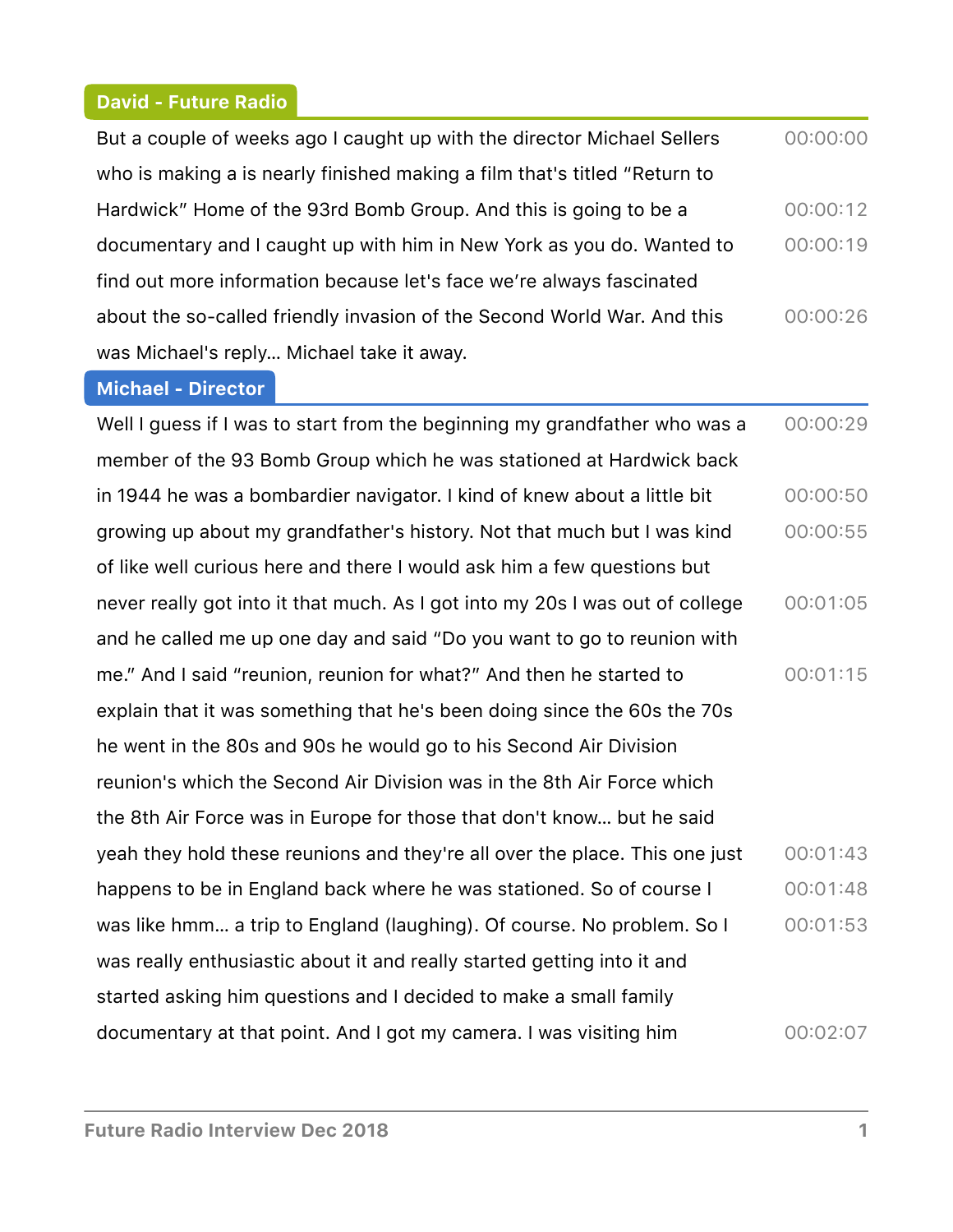months before the trip anyway so I got my camera and started recording him and being the novice at that point. I mean I did go to two different film schools and was out of college but I had never made a documentary before, let alone for the family or anything like that. So. I started interviewing him and started getting questions so that's where I got a lot of my initial answers from him of what he did during the war where he was stationed and all that in his home. Months before our trip. And this was in 2001 and we all jumped on a plane and went over and and met up and the Second Air Division has this whole week of events that went on and… and at that point I think I had about four little DV tapes with me which back in the day of course we did shoot with tape. This is 2001 again and… I didn't have enough tapes. I kept them I kept shooting and shooting and I ran out of tapes probably the first day. And each one of those little tapes are about an hour. So I went out to the store and there and they had tapes. And I think I bought about 25 of them and I think I used every single one of them that week. And I was fascinated. I was hooked at that point of the history seeing it firsthand. And if I can go into it a little bit I'll give you a really quick brief of what that was. And again maybe some local people around Norwich and Norfolk know about these reunions of course when the Americans come back. But I was just amazed that they rolled out the red carpet for the Americans that arrived and they had an opening banquet. We met a lot of people from the Second Air Division that were organizing the event. One of the big highlights for me. Well there are many but one of the big ones was the dedication of the Millennium Library in Norwich which that was exactly when it was officially dedicated. It was built, obviously the old one was burt down years before  $00:02:17$  $00:02:25$  $00:02:37$ 00:03:03 00:03:08  $00:03:14$  $00:03:16$  $00:03:22$  $00:03:28$ 00:03:34  $00:03:39$  $00:03:48$ 00:03:59 00:04:05  $00:04:18$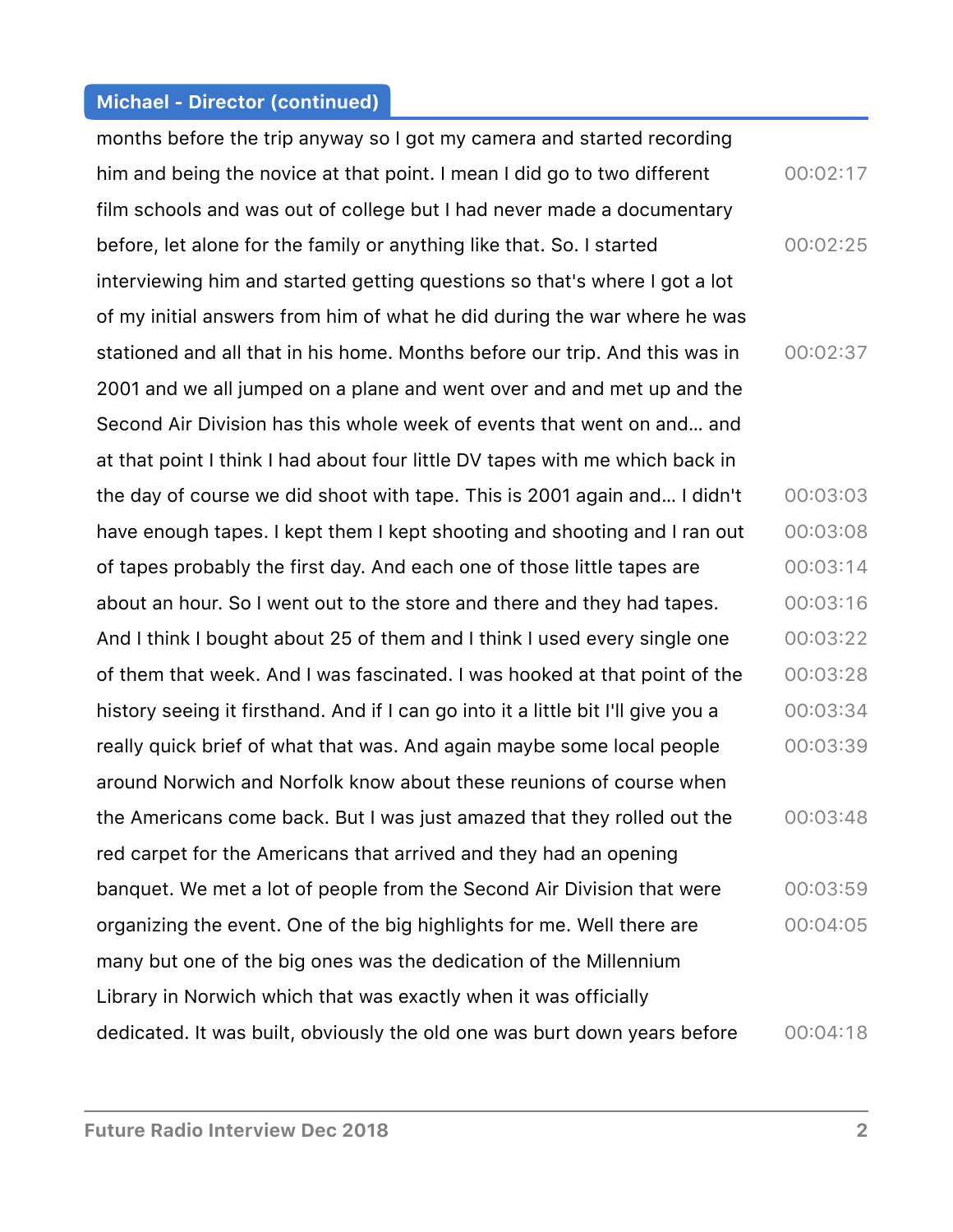in the 90s, and this was the new library. And they have this wing like they did in the old library dedicated to the Second Air Division which I believe the Second Air Division back in the day started raising money for that wing of the library. And this was the new one and we were able to go there and see it and have the veterans walk through, it was a really great time. And yes I've spent a many jolly hours there sort of looking and researching and specially sort of looking at the sort of stuff about that Metfield which was like sort of… this was my village. I was bought up and spent a lot of childhood. So when you were… you so… you were able to interview a lot of the people that were stationed in Hardwick and did you meet… obviously other people who would be stationed in other sort of airbases around East Anglia. No I didn't interview other people on air bases and I guess maybe if I could kind of get into that transition. This documentary… as for the family was something very… it was the beginnings of my fascination with what my grandfather did in the war and just learning that history. Fast forward through that. And it really kind of stuck with the 93rd Bomb Group. I mean I had access to those veterans. I would start going to local reunions in the states here. They would hold it in different areas of the states that we would go to. So I probably since 2001 went to about 15 to 16 different reunions with my grandfather. He did recently passed away a few years ago and… I still go though. I'm an officer in the group. The 93rd Bomb Group still holds annual reunions here in the States. And occasionally we do get a group together to go back over to Norwich and Hardwick and visit that for usually over Memorial Day weekend about three or four days. 00:04:27  $00:04:39$  $00:04:47$  $00:04:58$  $00:05:00$  $00:05:16$  $00:05:23$  $00:05:36$  $00:05:42$  $00:05:48$  $00:05:53$ 00:06:00 00:06:07 00:06:09 00:06:14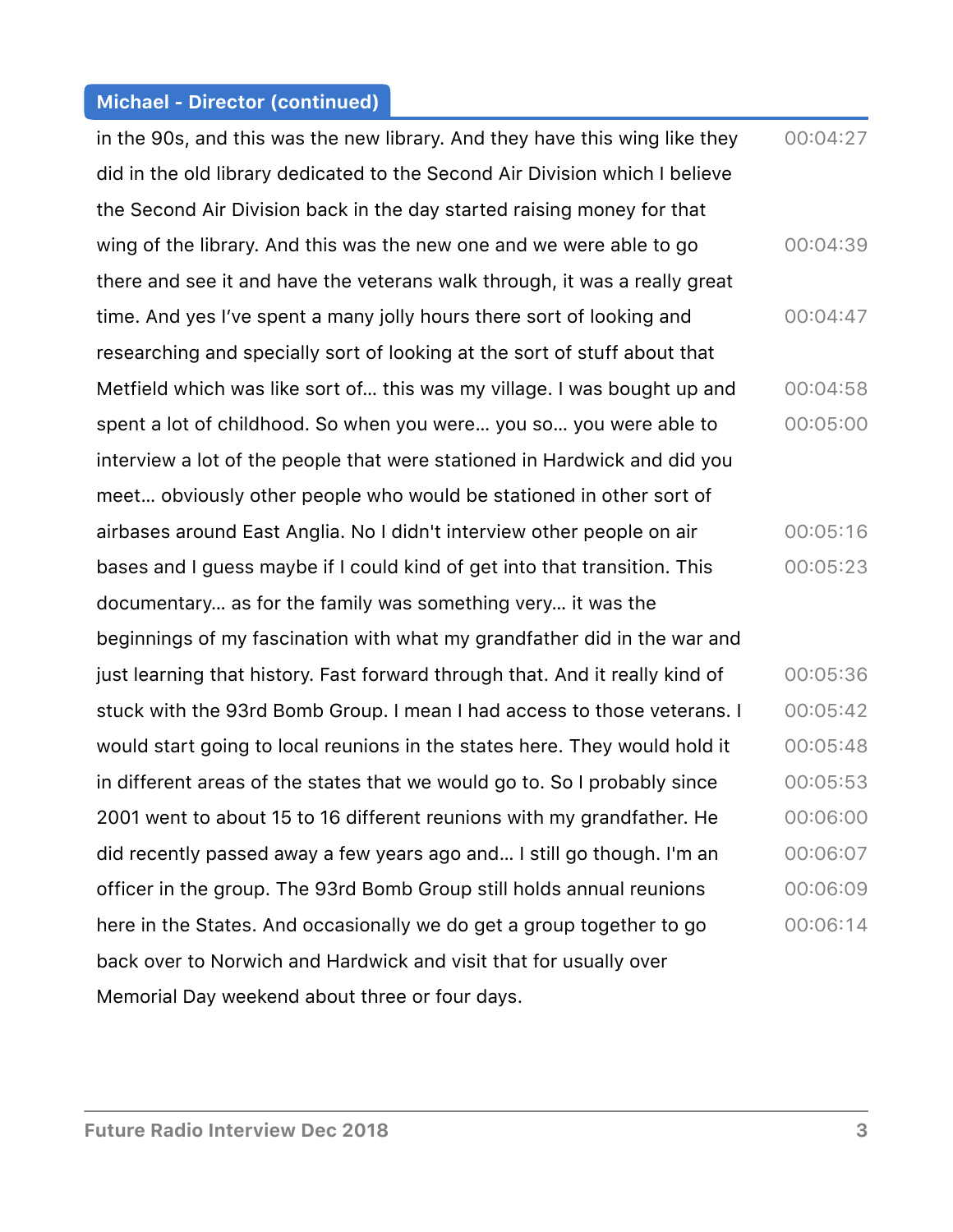#### **David - Future Radio**

Did you find a particular sort of pattern of conversation in the narrative. When you were interviewing people their memories of that time or just wondered was it… was it kind of fascinating to know if there was any little pattern that you thought that they would mention the same thing or weather… yeah I just wondered what sort of struck you about the interviews you would do with the people based at Hardwick. 00:06:26 00:06:31

#### **Michael - Director**

Well first of all I think, excuse me, I think it became a…. I think it became a record basically for this group to get them on video. I've actually spent, since I started in 2001, I had like little mini projects that I would work on and those projects entailed interviewing the veterans that were there at the reunions I mean when you have these reunions… earlier on there would be 15 to 20 veterans that would show up which was great. And I pulled out my camera and set it up in the corner and do a little lighting and turn on the camera and just start talking to them and that's where I mean… I'm really happy that they put up with me because I think they were kind of like getting used to me asking these questions and they probably gotten asked I don't know probably hundreds of times but this kid coming in and sort of starting from the beginning again and having them go through all this but it was really a record. And a lot of it was you know a lot of them and I learned early on that they don't they don't want to be called heroes and you know everybody kind of throws that term around but it's their friends that they were in the war with that lost their life that were the heroes. So I learned that really early on and really started to you know sort of craft my questions in a way that was, that was respectful but also trying to get answers about the Bomb Group itself and 00:06:47  $00:06:58$  $00:07:18$  $00:07:48$  $00:08:05$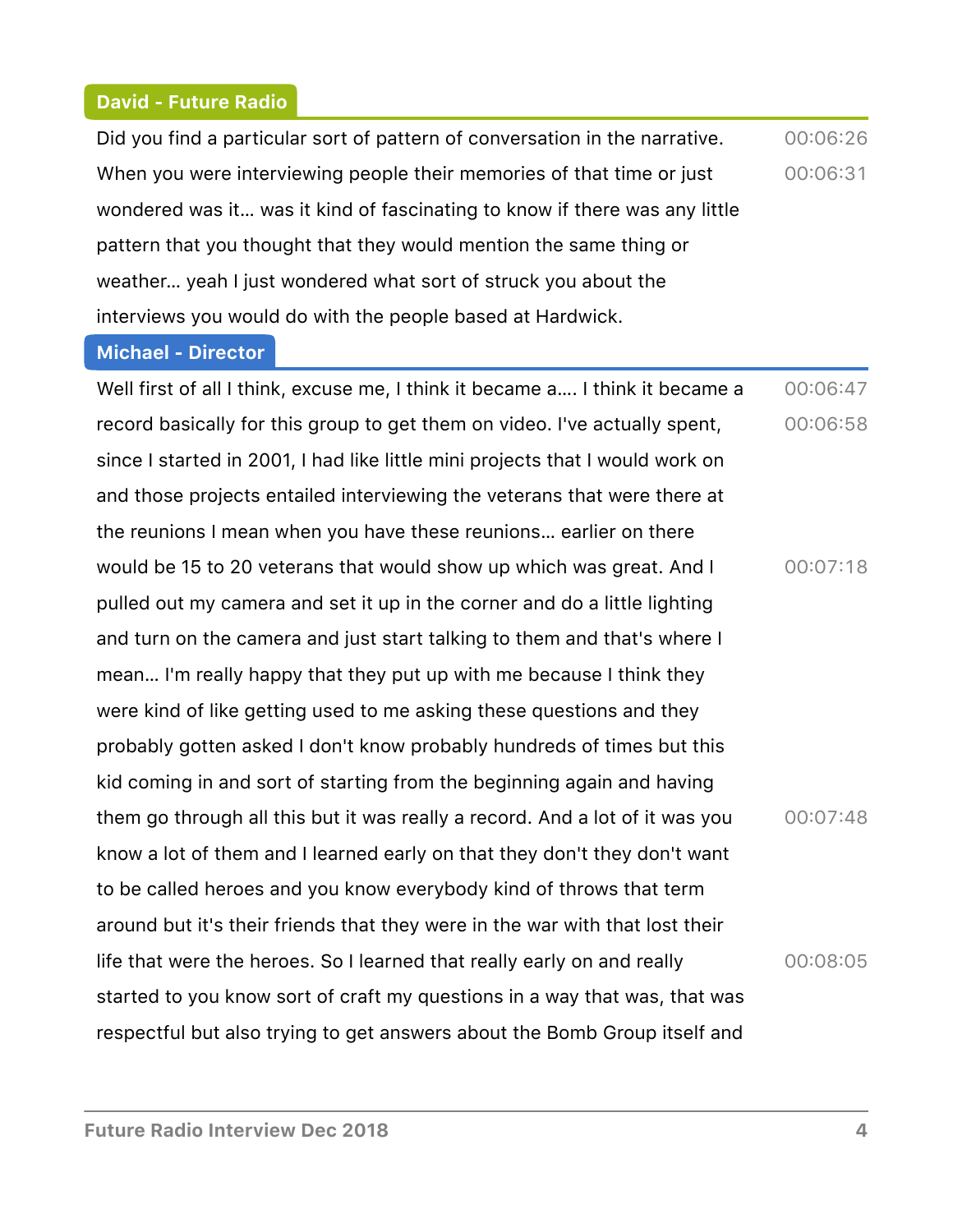what they did and also about the history of Hardwick their air base that they lived on and worked worked from. And some of their missions that they would go out and do. Obviously my grandfather he was open to it and he would talk to he had a couple of crazy missions but he would talk about them. There are some people in the group that would not talk about him and I didn't and I respected that and didn't and didn't pry or go further, further. Some of them didn't even get in front of my camera and I just knew who to kind of target and maybe and talked to. Eventually I think after the years that I was there they started to get to know me and this kid he's kind of sticking around. So some of them did eventually get into in front of my camera and that was great. So, so really to answer questions about a record they did talk about the base they talked about the locals there and some of their interactions with the locals around the village of Topcoft which was close. And you know the base was big so they alot of them them just kind of stayed on their base jumped on their plane went and did their missions and came back. But I did get various stories like that. 00:08:29  $00:08:34$ 00:08:42 00:08:50 00:08:57 00:09:04 00:09:11 00:09:23 00:09:33

#### **David - Future Radio**

| Because I suppose just realize when you do that project or started doing    | 00:09:37 |
|-----------------------------------------------------------------------------|----------|
| the interviews, your timing was probably quite brilliant obviously you      |          |
| know they now that you know like you just said your grandfather's past      |          |
| away and obviously a lot of them probably have started to sort of go that   |          |
| way as well. So they probably aren't going to be a lot left. But also I was | 00:09:52 |
| just wondering as people get older and so those memories don't              |          |
| necessarily fade but sometimes when things are too immediate you just       |          |
| don't want to deal with it and you would park it. But then you need either  | 00:10:07 |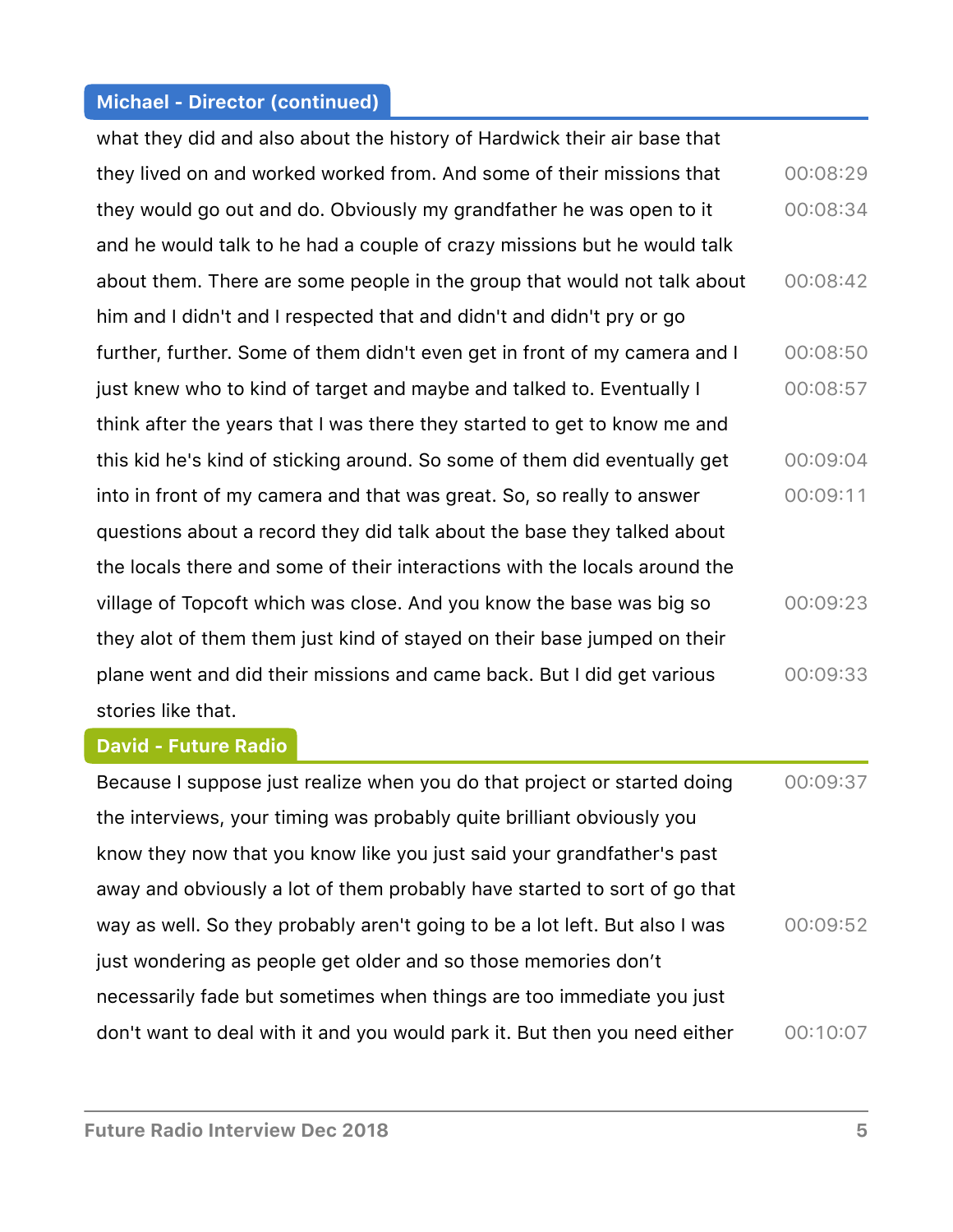# **David - Future Radio (continued)**

| the years even decades to make someone change and think well actually I        |          |
|--------------------------------------------------------------------------------|----------|
| might just say how I felt it because there's nothing to lose ahh you know      |          |
| acknowledged in one's self that you know when he's going to be dying           |          |
| soon so it's yeah. I just wonder if if if that age thing kind of almost helped | 00:10:23 |
| with people being able to just talk about after years never talking about it.  |          |
| <b>Michael - Director</b>                                                      |          |
| I think it did. I do think there are some veterans that they never showed      | 00:10:32 |
| up to a bomb group reunion and those are the people that maybe don't           |          |
| even want to go there. I think the reunions for the 93 group tend to create    | 00:10:45 |
| a warm environment a comforting environment. They know it's a place            | 00:10:53 |
| that friends are going to be at family members. I mean it really is like a big | 00:10:57 |
| family reunion. So most of those guys that show up feel comfortable            | 00:11:00 |
| talking Again there were a few here and there and they did open up later       |          |
| but most people are going to those reunions and that was my access to          |          |
| them, they most of them will talk and have talked. So. Yeah I think I think    | 00:11:16 |
| it's probably that comfort of the reunions knowing that they're going to       |          |
| be people there that they're their friends they don't have to go through       |          |
| this whole deal of who is going to be there. They already know who is          | 00:11:29 |
| going to be there.                                                             |          |

## **David - Future Radio**

Absolutely. And one thing that's always amazed me is when I've have sort of seen photographs and little bits of film from that period it was just how young you know the people you know they were. Being slightly bold at any age but they were sort of having to learn to fly planes and sort of having that sort of responsibility you know flying over to another country and bombing as well and thinking, my God if I got in the plane on a plane  $00:11:31$  $00:11:43$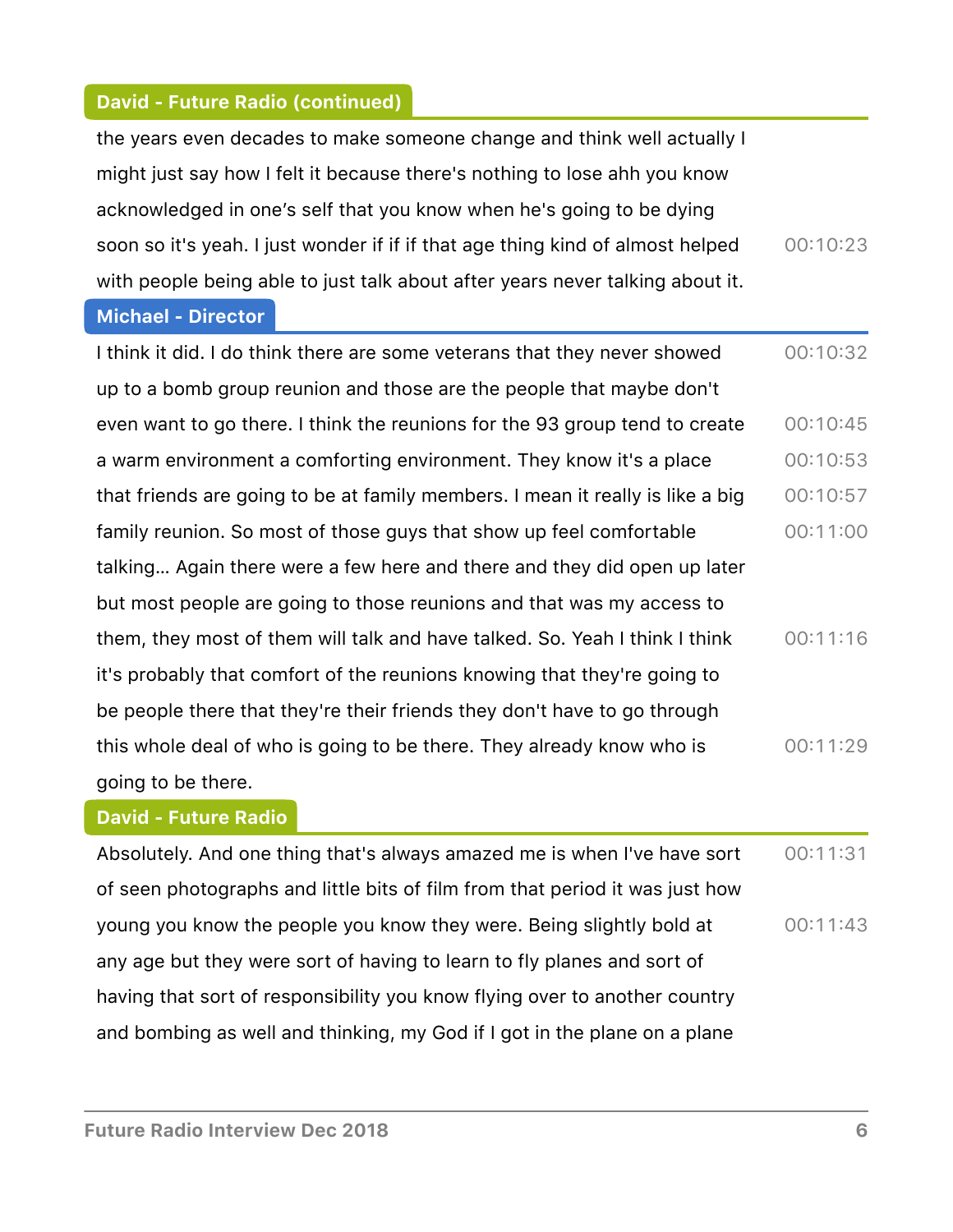# **David - Future Radio (continued)**

| and the pilot looked as young as those kids did I would be going oh crikey  |          |
|-----------------------------------------------------------------------------|----------|
| I'm not feeling so safe. So it's an amazing growing period. You know I just | 00:12:05 |
| find myself thinking my god you did have to grow up so quickly and not      |          |
| just learned to drive a car but you had to learn to take off on a massive   |          |
| plane with bombs and go over to enemy territory and drop those bombs        |          |
| and return. And yeah I just thought that was that was boggling really.      | 00:12:21 |

#### **Michael - Director**

That's correct and a lot of what you're saying is a lot of what we get from the locals when we show up. It's really, it's really an amazing greeting that we get. And still to this day and it's something about the film that I do touch on in there of exactly what you said. I mean you're running it through your mind and I know the locals even at the time when the war was going on and after were, were picturing that in their mind that these guys showed up. Now of course the RAF was there and they did their part as well. But it's that that extra energy I guess and and amount of people that showed up from, from the States and from America that really brought that force towards the war. And yeah there were a lot of young kids that showed up I have a few. Veterans in the film that in fact Fernley Smith is one of them that he was not of age but he just looked older. And when he enlisted he lied about his age and he was 17 flying a B 24 over Berlin. So it's amazing that, that he decided to jump over there and do that. But he felt like he needed to do his, his part. And a lot of those guys over there felt like they needed to do their part. 00:12:26  $00:12:32$  $00:12:36$  $00:12:45$  $00:12:55$  $00:12:59$  $00:13:11$  $00:13:16$  $00:13:25$  $00:13:33$  $00:13:41$ 

#### **David - Future Radio**

| Absolutely. So you sort of, I can completely relate to what you were doing. | 00:13:49 |
|-----------------------------------------------------------------------------|----------|
| To think you'd come home because I love all kinds of things. So I'm sort of | 00:13:54 |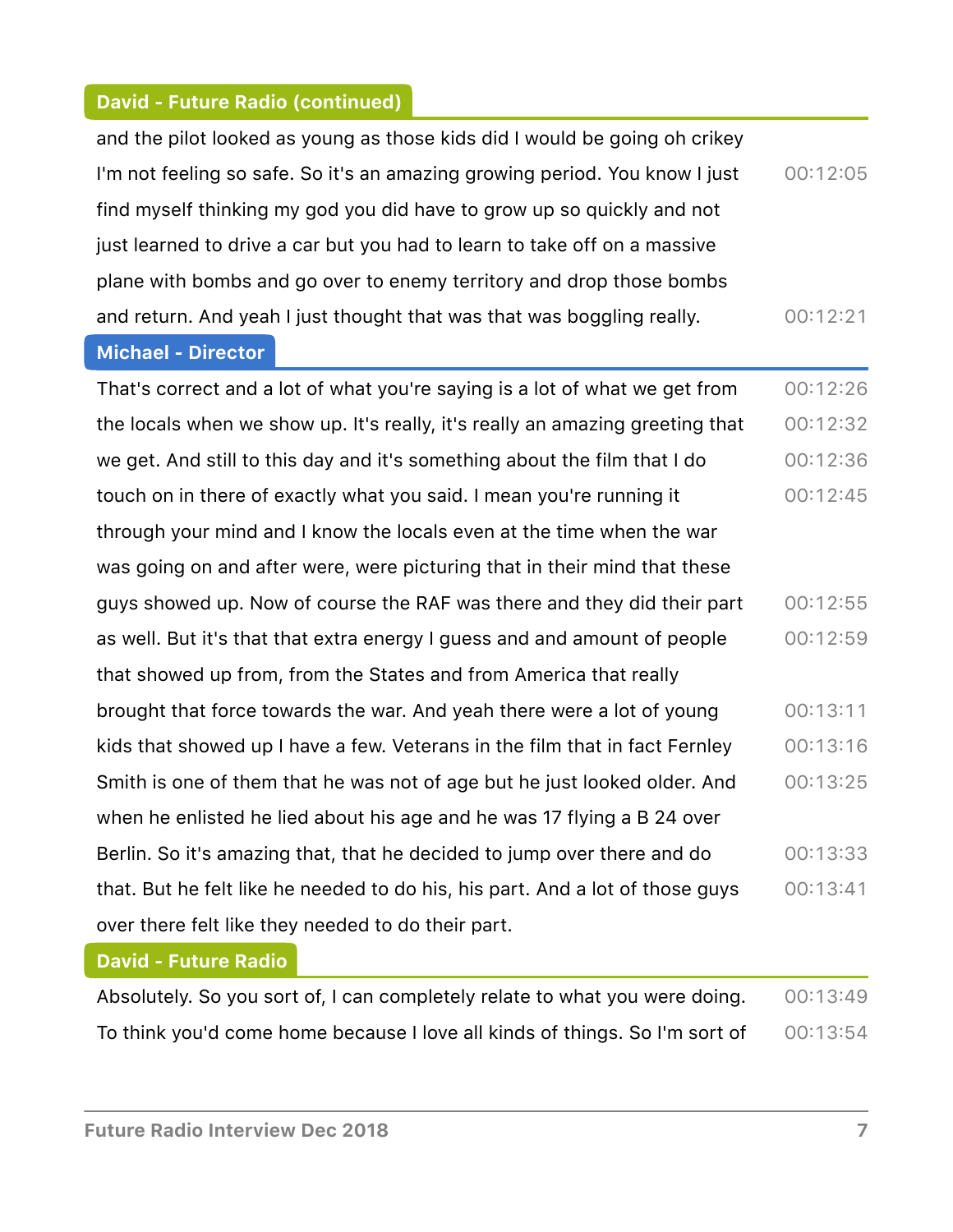# **David - Future Radio (continued)**

and I love recording stuff and then thinking this is great all this stuff will be recorded and then you know obviously the project started to grow. So then you now have the plan of making the film. And did that sort of, did that sort of come to a sort of one of those nights where you're just trying to get sleep you know what let's make a movie. Or, or did it sort of, was it more sort of a gradual process of deciding to turn this project into a feature film or you know film.  $00:14:05$  $00:14:10$ 00:14:19

#### **Michael - Director**

All right well that's a great question and it's right in my wheelhouse. Really. Yes it's always been on my mind and again I think I mentioned that I did a lot of small projects. I created a small like we almost used it as a welcome DVD to the group if you became a member. And it was a 15 minute documentary on the group and the reunions and just a real brief like, this is what we're about. So I always had these little projects that were going on and then the 93 Bomb Group it's a, it's a nonprofit organization. Part of the bylaws are to educate and to further the legacy of the group. So they're always looking for projects. And one of the projects even before the film was a stained glass window that was put in in Savannah, Georgia there is the Mighty 8th Air Force museum and they have a replica of an old English church in the back of the grounds there. And they raised 15 thousand dollars to put a stained glass window of the 93 Bomb Group and other bomb groups have that as well. So that was one of their projects and they were looking to do another project. And the historian of the 93 bomb group and myself got together and I was, I think you know the film had always come up something to really, another way to remember the group and memorialize the group. So we had talked  $00:14:28$  $00:14:33$  $00:14:40$  $00:14:47$  $00:14:55$ 00:15:03  $00:15:08$  $00:15:27$  $00:15:35$  $00:15:40$  $00:15:53$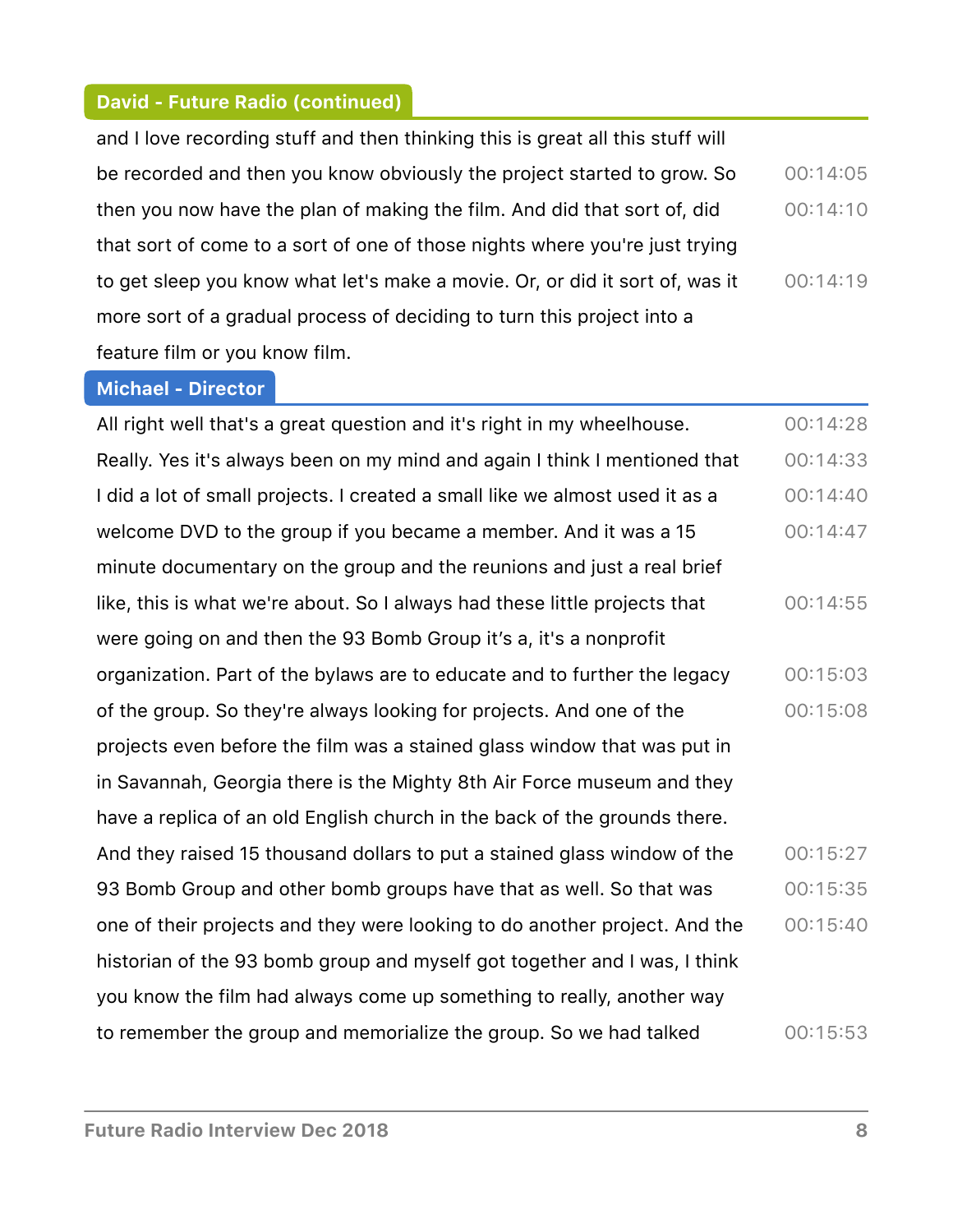| about it probably about five years ago at a reunion in Dayton, Ohio and    |          |
|----------------------------------------------------------------------------|----------|
| that's where it came up officially to to mention it and talk about it. And | 00:16:04 |
| also in that way there was a reunion coming up shortly that the historian  |          |
| was organizing to Norwich and Hardwick. So the timing was kind of like if  | 00:16:14 |
| we're going to do this we have veterans here that come to these reunions.  |          |
| We're going to go to Hardwick and visit the base and the locals there. So  | 00:16:20 |
| the timing was getting close, like if we're going to make a movie we need  |          |
| to do it now. And I raised my hand and said I would help. Obviously my     | 00:16:29 |
| grandfather was in the group at that time. And I was interested in the     | 00:16:35 |
| history and have been to a lot of reunions so they know who I was. The     | 00:16:41 |
| historian was into it and he has some films and photos to start out with.  |          |
| So it really started from there we got the vote from the group and they    | 00:16:45 |
| said yes we want to do this.                                               |          |

#### **David - Future Radio**

| <b>David - Future Radio</b>                                                   |          |
|-------------------------------------------------------------------------------|----------|
| And when was that? When was that? was                                         | 00:16:51 |
| <b>Michael - Director</b>                                                     |          |
| So I'm trying to think back so that was probably 2014. And that was the       | 00:16:56 |
| initial like we're going to do this. And then, 2014, 2014 we talked about it. | 00:17:05 |
| I did say OK if we want to make this official and make a feature film which   | 00:17:10 |
| we're talking feature film we're talking 60 Minutes or above. We're going     | 00:17:17 |
| to need some money. And the group said that they would initially throw in     | 00:17:19 |
| ten thousand dollars from their bank to start the process going. So I said    | 00:17:27 |
| OK. I said that's great we can definitely start with that would be writing    | 00:17:29 |
| research, even some preliminary money to make some travel over you            |          |
| know with the trip that we were going to do to Hardwick. So that's what       | 00:17:40 |
| started it off. So 2015 was the initial trip to Hardwick and that was when    | 00:17:42 |
|                                                                               |          |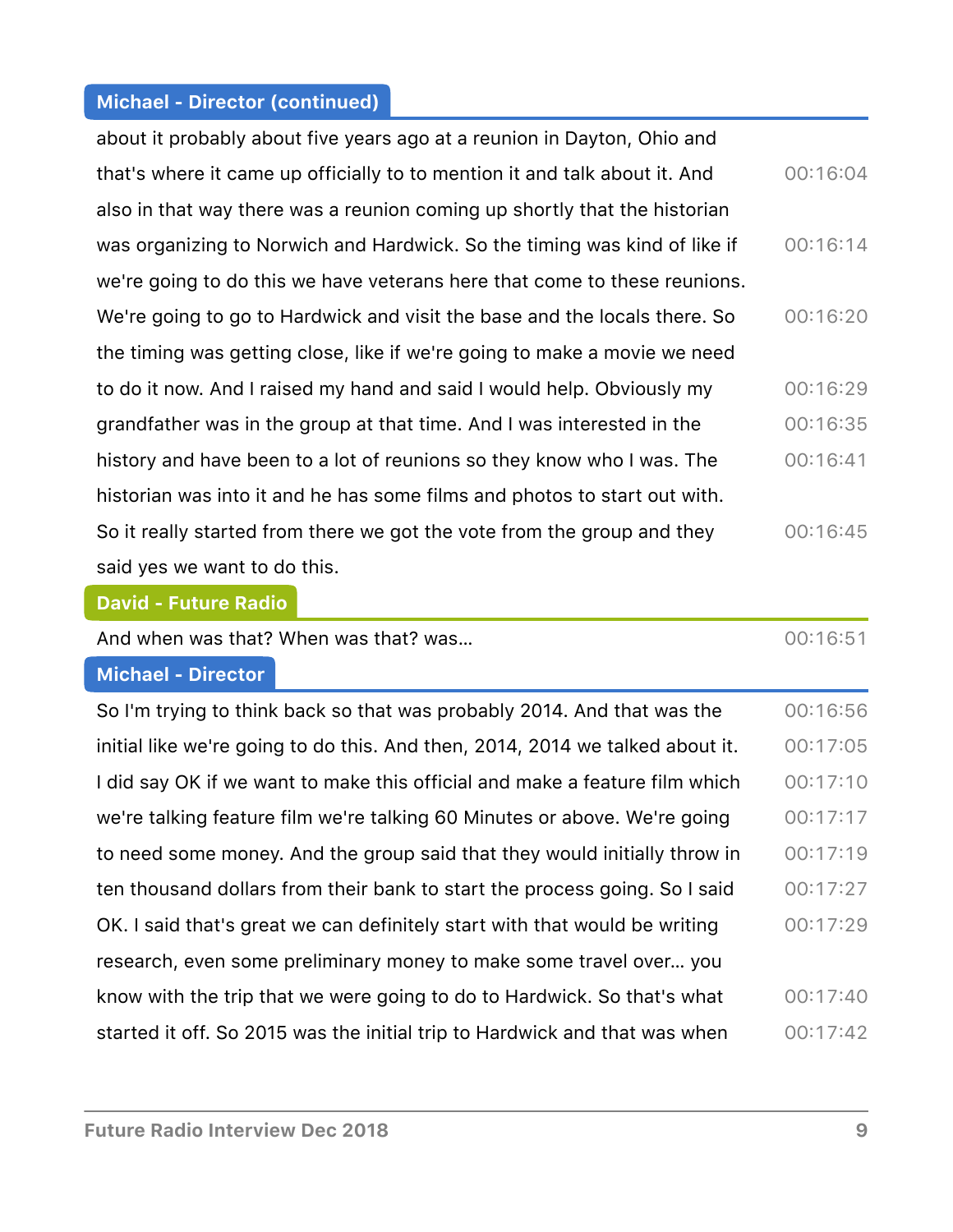$\sqrt{2}$ 

ſ

| we got the bulk of our footage and we had 30 people that signed up for a        |          |
|---------------------------------------------------------------------------------|----------|
| reunion back to England and it is a small group but it was the 93rd Bomb        |          |
| Group basically representing and that is where we got a lot of the footage      |          |
| from, from the film, from actually on the ground and sort of what my idea       |          |
| going into the film was going to be. So yeah.                                   | 00:18:16 |
| <b>David - Future Radio</b>                                                     |          |
| And are you also using that footage you did earlier where you were              | 00:18:17 |
| interviewing people as well. Just wondered if that was quality a good           | 00:18:23 |
| enough quality to use in the film.                                              |          |
| <b>Michael - Director</b>                                                       |          |
| Very good question. In fact yeah if I could back up at that 2014 reunion        | 00:18:27 |
| and the historian and I had kind of been talking that the film may be           |          |
| mentioned that they may actually approve it. I did bring some HD                | 00:18:38 |
| cameras with me and we did secure a room in the hotel and any veterans          |          |
| that wanted to we didn't force them of course but veterans that wanted          |          |
| to we think this might be part of a larger project and if you wanted to         |          |
| come in for an interview we will be set up in a room so and so and you can      |          |
| come up and talk to us and we I think we had every veteran of the reunion       |          |
| that year come up and get interviewed. So. So that was with lights and          | 00:19:07 |
| just preparing for the future for this feature. I mean I set it up properly     | 00:19:13 |
| and mic'd them up correctly and we got nice high definition video. So yes       | 00:19:19 |
| that's pretty much the initial interviews that are, that are in the film. I did | 00:19:25 |
| shoot with an older HD camera which I'm glad it was high definition but         |          |
| years before that with a smaller project that I was talking to you about.       |          |
| And I do have some of those in the feature also because it's if you've got      | 00:19:34 |
| the interviews and if they're talking about it I definitely wanted to use it.   |          |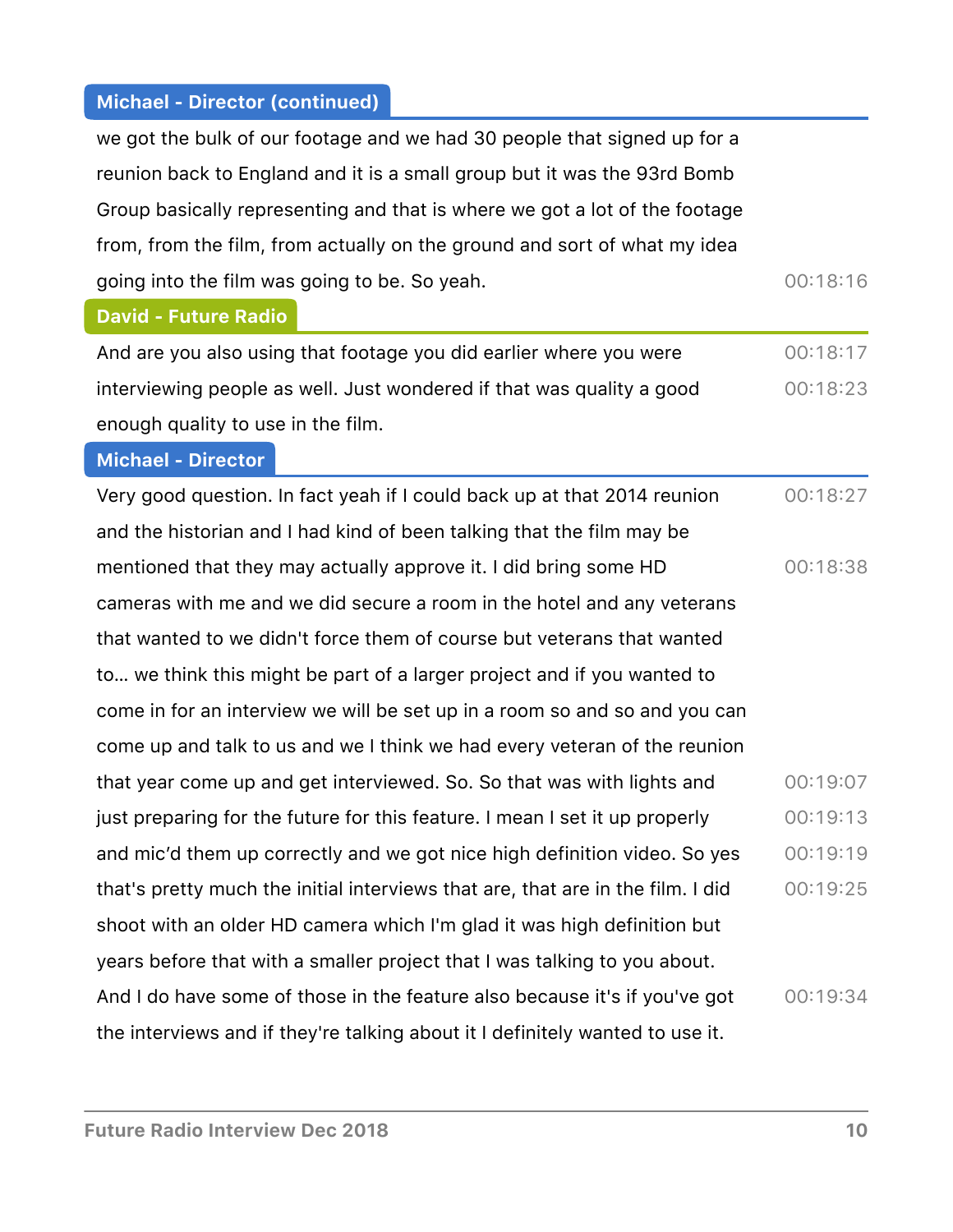$\overline{\phantom{a}}$ 

 $\overline{\phantom{a}}$ 

| So I was happy that I had that older film as well.                             | 00:19:41 |
|--------------------------------------------------------------------------------|----------|
| <b>David - Future Radio</b>                                                    |          |
| Yes obviously some, some people might have passed away by then. So             | 00:19:44 |
| now in 2018 almost into the end of the year where were you with the            |          |
| project and sort of the completion of the film.                                |          |
| <b>Michael - Director</b>                                                      |          |
| Yeah. So I can run through really quickly so yeah 2015 we shot and I think     | 00:19:57 |
| at that reunion, that was in the spring those reunions for the 93rd are        |          |
| usually targeted around Memorial Day the U.S. observation of Memorial          | 00:20:11 |
| Day. And that was spring. So that Fall we had a reunion and I showed           | 00:20:14 |
| them a seven minute clip. It was sort of the prologue to the film I had kind   | 00:20:21 |
| of have an idea that I was reading one of the news letters of the 93rd         |          |
| many issues back and got inspired by this guy who wrote his a veteran          | 00:20:33 |
| that wrote about his trip back to Hardwick in the 70s. So. I actually          | 00:20:37 |
| created a prologue that recounted his visit and it was done and still shots    |          |
| almost and and images of the base and of a B-24 which we have are              |          |
| lucky enough in the states to have access to a few B 24s that are still, still |          |
| operational. But I sort of put this prologue together and they loved it and    | 00:20:57 |
| that was the initial part where if we really want to do this you guys are      |          |
| going to have to add some more money. So that was 2015. So 2016 I              | 00:21:06 |
| showed 30 minutes of the film 2017 I showed an hour of the film and            |          |
| then just this reunion in 2018 I showed and about an 84 minute cut of the      |          |
| film it was a rough cut. And that was just last month at their reunion in      | 00:21:26 |
| Washington D.C So that's where it's kind of up to now. I'm actually in a       | 00:21:30 |
| fine cut stage with the film and hopefully 2019 is our year to get, to get it  |          |
| out there.                                                                     |          |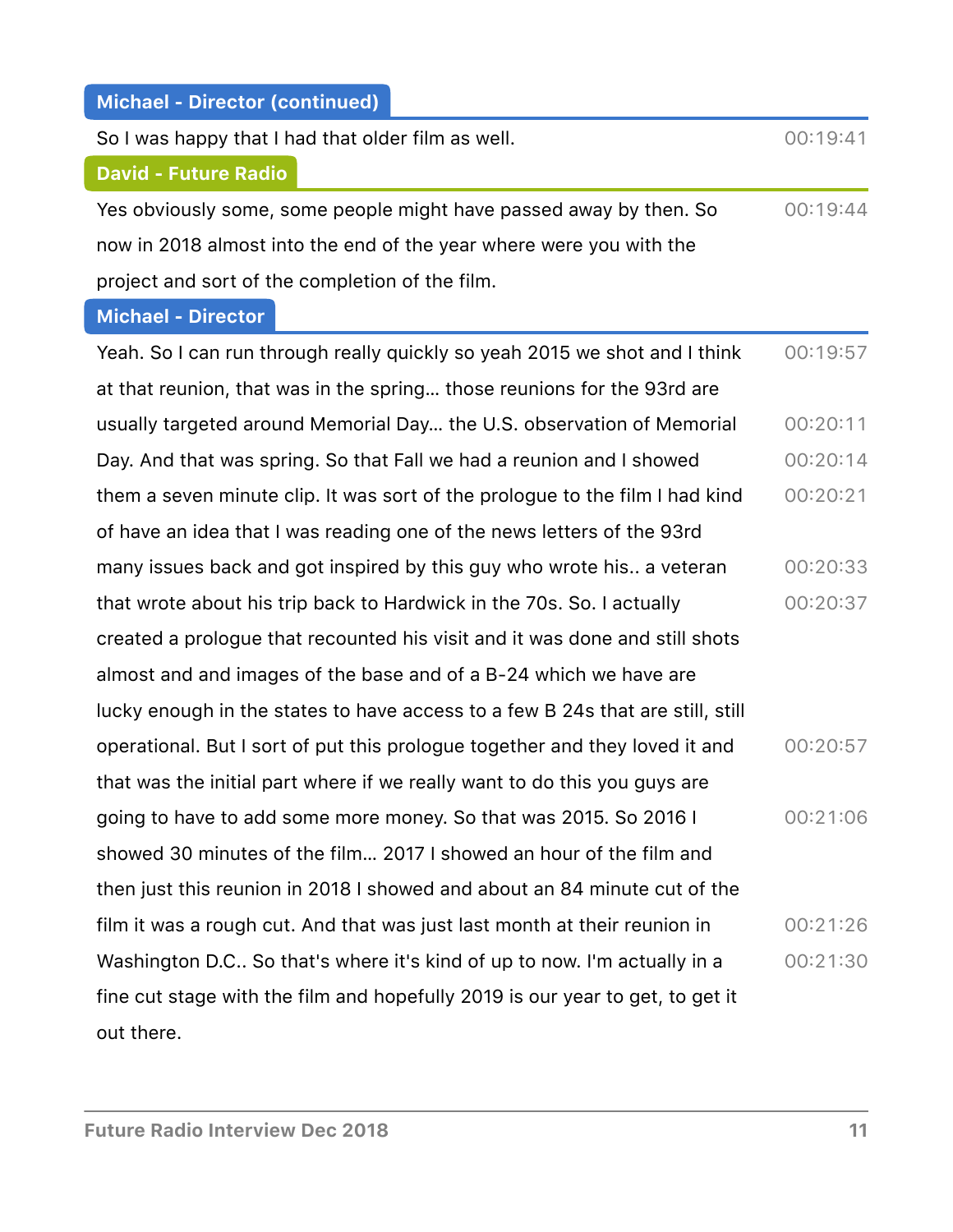### **David - Future Radio**

| Excellent. Michael that is so good. I'm very excited by this. This does       | 00:21:40 |
|-------------------------------------------------------------------------------|----------|
| sound like a great project actually. And just lastly I mean what sorta what   | 00:21:47 |
| being the kind of the highlights you know the bits that you just, it all      |          |
| sounds like is probably a bit of a highlight but I just wondered if there was |          |
| any particular bits that you just went wow that was just incredible. I had    | 00:22:00 |
| no idea.                                                                      |          |

#### **Michael - Director**

I think you know what the highlights for me are is that when you start with a project. You're kind of like yeah I want to get this and this either interviews with veterans or certain shots out in the field which would be Hardwick and Norwich. And that was starting to happen and the people were there and my camera was there and we were grabbing it. What happens was when you come back and you start looking at the footage you have to start writing. You have to start putting it together and in a documentary that can be a little tricky because some pieces are just.. always just not there. Unless it was just perfect right out of the gate. Again you don't always get that. But this wasn't perfect I was just missing pieces. And I did go back in 2017 and 2018 just recently in the spring and a lot of that was to get some of the shots that are going to fill in the gaps for my film. Some interviews that I needed. There's some locals there. In fact one local his name is John Archer. He was a kid at the time and would stand over the fence looking at the guys taking off and Hardwick. Never really got a proper interview with him. The other thing that I really… was a really great highlight is I have a friend Nick Coleman. Nick Coleman has Nick Coleman Television who he's kind of actually around that area near Hardwick and he has a drone. And it was always my idea to be… get 00:22:03  $00:22:07$  $00:22:18$  $00:22:23$  $00:22:28$  $00:22:35$  $00:22:41$  $00:22:46$  $00:22:58$  $00:23:05$ 00:23:12  $00:23:22$ 00:23:31